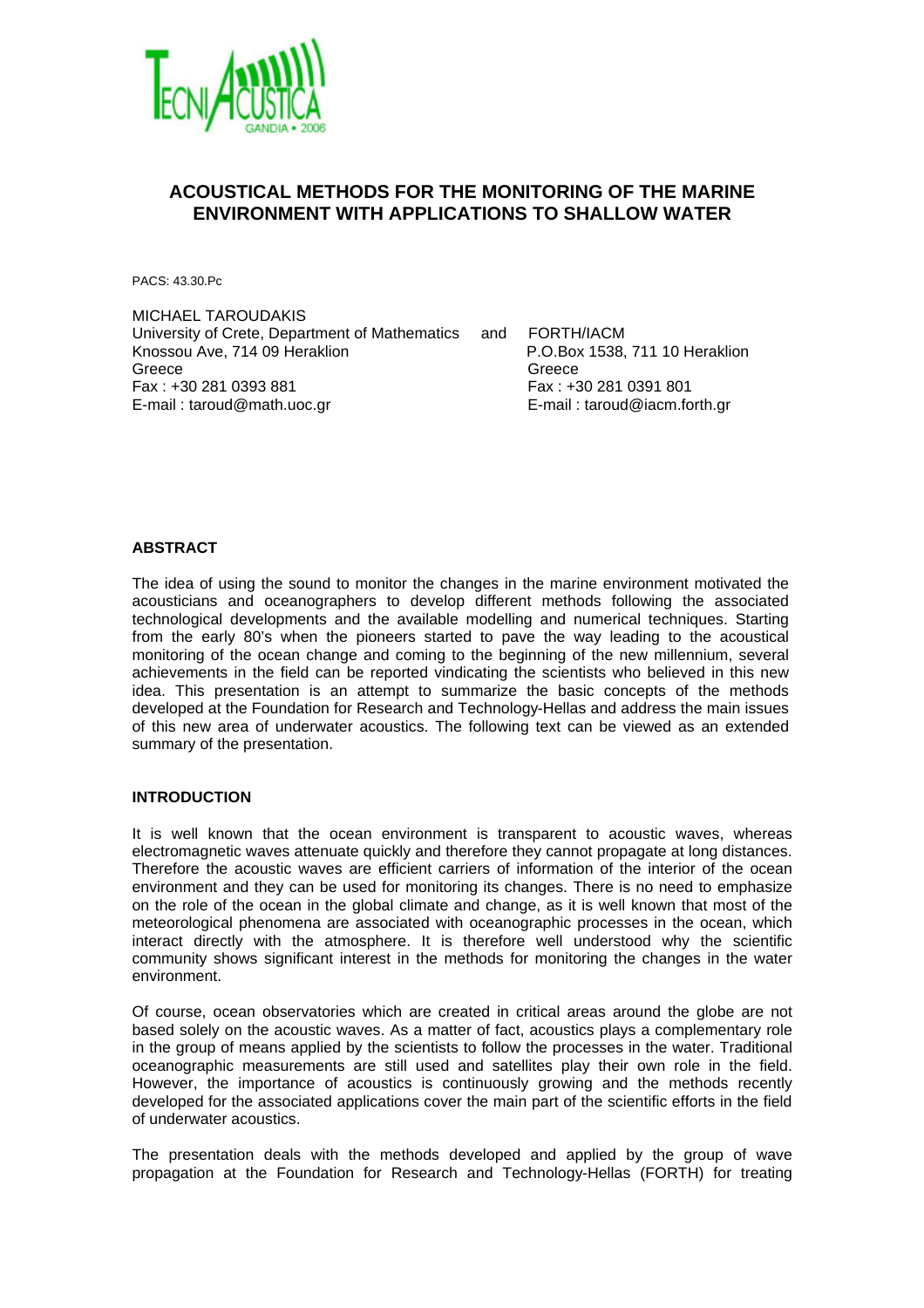problems of marine environment monitoring in shallow water areas. The methods will be briefly analyzed and results based mainly on synthetic (simulated) data will be presented.

The methods fall into two main categories: a) Methods utilizing local measurements of the acoustic waves and b) Methods utilizing measurements of the acoustic field at long ranges. In both cases a known source is emitting acoustic waves, which are recorded in appropriate locations in the water column. In every case an inverse problem is defined of the form

$$
\mathbf{f}(\mathbf{d}, \mathbf{m}) = 0 \tag{1}
$$

where, **d** is the vector of the data (taken from the measurements) and **m** is a vector of the recoverable parameters. Of course there is no evidence that the equations thus defined for a general inverse problem contain enough information to specify uniquely the model parameters, or that they are consistent. A general inverse problem is known to be ill-posed. Therefore a thorough analysis of the corresponding inverse problem is required.

Speaking about the recoverable parameters which are of interest for the monitoring of the  $x$  is about the recoverable parameters which are or interest for the monitoring or the marine environment, we are referred to the sound speed profile in the water column  $c(\vec{x})$ , the  $x_1$ , the geometry of the interfaces in the water column and the bottom, the current velocities  $v(\vec{x})$ , the geometry of the interfaces in the water column and the bottom, the compressional  $c_b(z)$  and shear  $c_s(z)$  velocities in the bottom and the compressional and shear wave attenuation parameters  $a_{p}(z)$  and  $a_{s}(z)$ . Note that in this notation, water parameters are in general considered 3-Dimentional, whereas those of the bottom are functions of the depth only. This is dictated by the physics of the marine environment backed by the necessity for simplifying the problem. It should be noted that the monitoring of the oceanographic processes in the water column is associated with the monitoring of the water temperature changes and the ocean currents. Since the sound speed is a function of temperature, retrieving the sound speed profile is equivalent to retrieving the temperature profile.

In the following, the main concepts and techniques for the acoustical monitoring of the marine environment will be presented.

#### **OCEAN ACOUSTIC TOMOGRAPHY**

Ocean acoustic tomography was introduced by Munk and Wunsch in 1979 following a demonstration in the '70s that about 99% of the kinetic energy of the ocean circulation is associated with mesoscale features, that is features that are about 100 km in diameter [1,2]. Monitoring the changes of the mesoscale and larger-scale features is therefore a useful process on the way of understanding global changes. As the continuous monitoring of these features by traditional in-situ sampling tools may be proven extremely expensive and non practical, they suggested the use of sound waves as an alternative monitoring tool.

The term "tomography" was well known in medical and seismic applications and reflects the fact that the carrier of information on a specific medium penetrates the area under investigation. The processing method is based on the definition of several slices  $(t?\mu$ ?? – tomes in the Greek language) on which an inverse problem is solved (Figure 1). The integration of the solutions obtained in each one of the slices provides the "image" required by the specific application.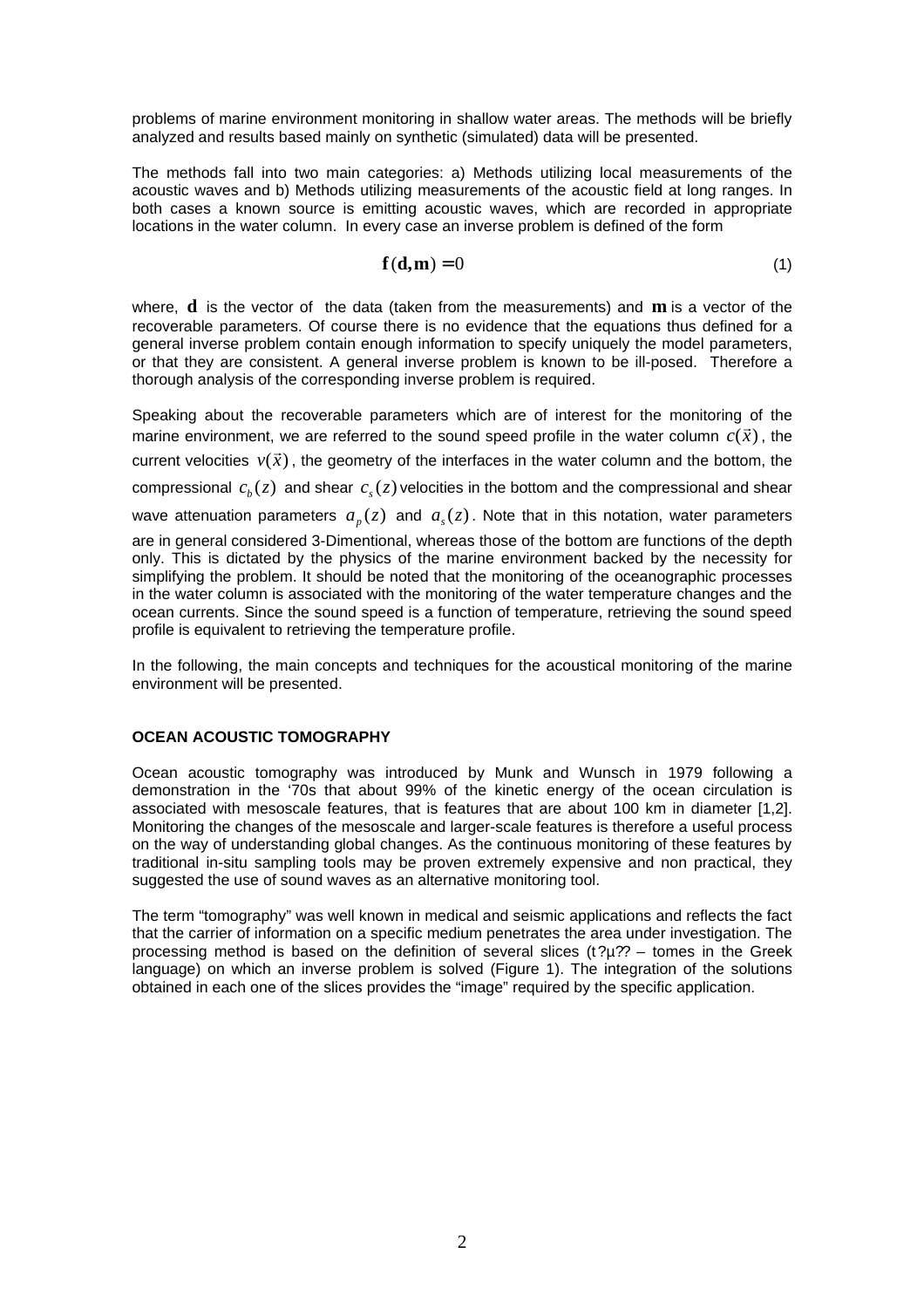

Figure 1. A typical vertical slice for ocean acoustic tomography. In the figure, the sound speed profile is considered depth dependent only (range independent environment)

Ocean acoustic tomography takes advantage of the fact that measurable acoustic properties such as travel-time of rays and modes, modal phase or the full acoustic field are related to the temperature and current velocity of the ocean. The derivation of the temperature and current velocity profiles from the sound field measurements is the main goal of ocean acoustic tomography. An additional feature of the ocean is that low frequency sound propagates at long distances in the water column, and thus long acoustic propagation paths can be exploited. Experimental procedures, forward propagation modelling and inversion schemes are all interrelated and constitute the ingredients for the development of the ocean acoustic tomography methods. In addition, temperature is related to the sound speed through semiempirical functions, and thus the directly derived parameter is the sound speed in the water column.

Original tomographic methods were applied to deep water and were relied on measurements of the ray travel time (see for instance [3] and [4]). Acoustic rays are much more easily identified in deep water. Recent studies have shown that tomographic techniques can be applicable in shallow water too. There are several differences however in the analysis of the inverse problems related to ocean acoustic tomography in shallow water with respect to same problems of deep water. First of all, bottom plays an important role in acoustic propagation over shallow water and therefore its knowledge is critical. On the other hand the number of propagating modes is reduced and therefore, modal techniques not applicable in deep water may be used in this case. In addition, range dependence should be taken properly into account.

The methods developed so far for shallow water ocean acoustic tomography could be classified as linear or non-linear. Linear methods are based on the assumption of a good knowledge of a reference environment. Thus the sound speed (or the current velocity) is expressed as

$$
c(\vec{x}) = c_0(\vec{x}) + \mathbf{d}c(\vec{x})
$$
 (2)

where index zero corresponds to the reference environment. The model parameters **m** defined in (1) are in this case discrete values of the sound speed difference (following an appropriate discretization of the environment) or coefficients of the empirical orthogonal functions describing the sound speed structure. As regards the data, it is possible to use ray arrivals whenever rays are identifiable (difficult in shallow water), modal arrivals, or modal phase. The latter is applicable only when a vertical array of hydrophones is available [5]. In all these cases a linear system of equations is formed, associating data (time of arrival for rays or modes, or modal phase) and model parameters. The system takes the form

$$
d_i = \sum_{j=1}^{N} G_{ij} m_j \tag{3}
$$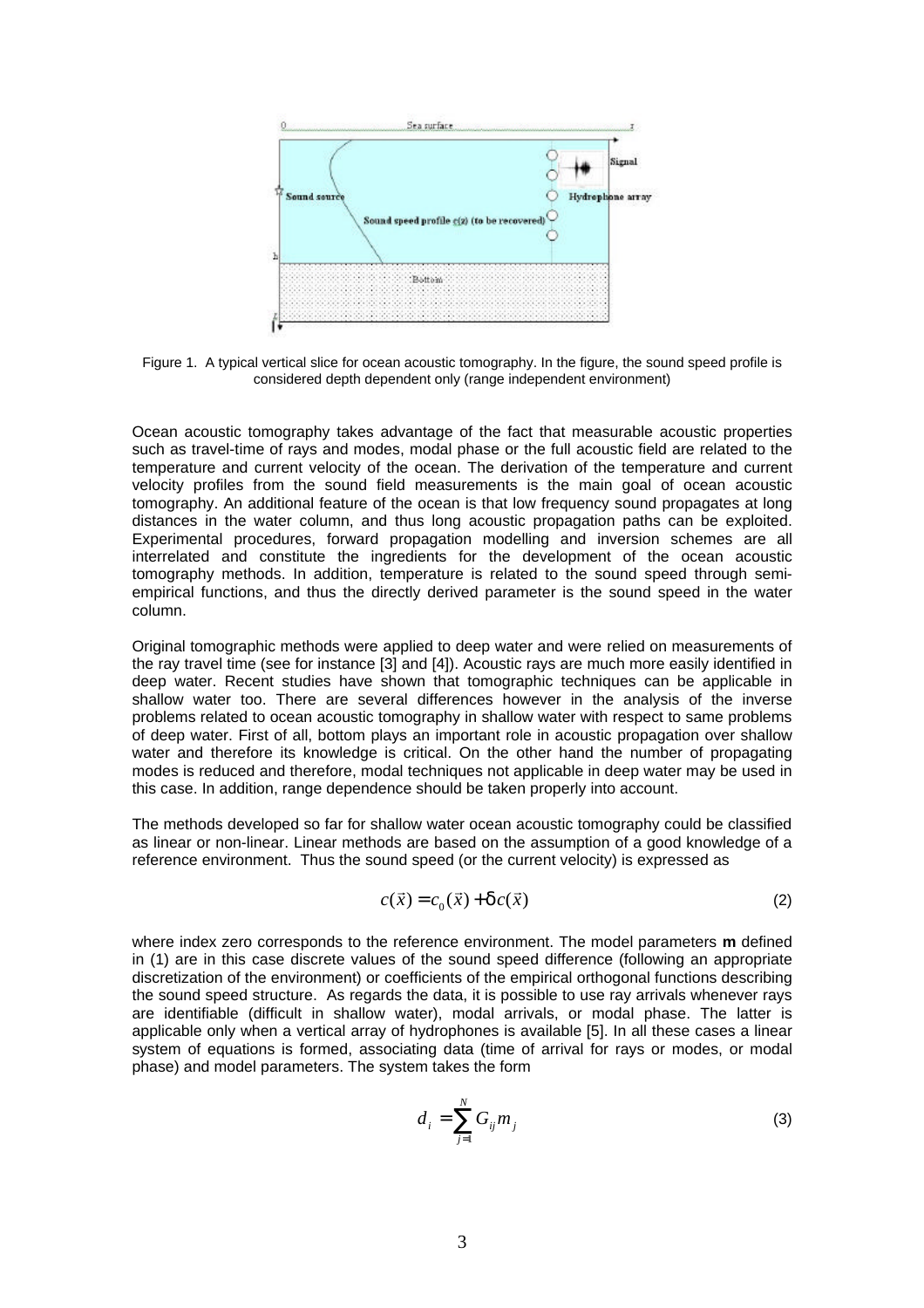where  $G_{ij}$  is a known kernel matrix defined using the theory of the forward propagation problem in terms of the type of observables and their association with the recoverable parameters for the reference environment. The index *I* spans the number of discrete data points, whereas the index *j* spans the number of recoverable parameters. Eventually an appropriate method is utilized for solving this generally ill-posed problem of linear algebra [5].

In the context of nonlinear theory, matched field (MFP) [6] or matched modal arrivals methods [7] can be used as well. In these cases the acoustic field measured at a vertical array of hydrophones, or the other type of observables (modal travel times) are associated with the recoverable parameters via a nonlinear relation of the form (1). The inverse problem thus defined can be formulated as an optimization problem, involving a large search space over the recoverable parameters. This space is in general multidimensional and the procedure seems to be time consuming if a systematic search over the whole space of the recoverable parameters **m** is applied. Instead, modern techniques based on genetic algorithms [8] or neural networks are used to reduce the time required before reaching an acceptable solution. Caution should me paid in order to avoid trapping in local maxima of the cost function which is defined to control the optimization process. To this end- any a-priori information on the recoverable parameters is utilized.

As an example of MFP consider the vector  $\mathbf{F} = (F^{}_1, F^{}_2, ... F^{}_N)^T$  of the measured acoustic field values at the *N* hydrophones of a vertical array of hydrophones (Figure 1). Considering a candidate parameter set **m**, one can easily calculate replica fields  $\hat{\textbf{F}}=(\hat{F_{1}},\hat{F_{2}},...\hat{F_{N}})^{T}$ juie 1*).*<br>≘ ≘ ⊇  $\widehat{\textbf{F}} = (\overline{F}_1, \overline{F}_2, ... \overline{F}_N)^T$  using an appropriate forward propagation model. A typical objective function is the *Bartlett* processor defined as

$$
L(\mathbf{m}) = \mathbf{w}^+ C \mathbf{w} \tag{4}
$$

where  $\mathbf{w} = \mathbf{F}$  $\overline{a}$  $=$   $\hat{\mathbf{F}}$  ,  $C =$   $<$   $\mathbf{F}\mathbf{F}^{+}$   $>$  and the superscript + denotes the conjugate transpose. When the measured and replica fields are normalized (e.g  $\|\mathbf{F}\|=1$ ), the processor takes its maximum value (=1) when replica fields perfectly match the measured fields.

Several alternative processors have been proposed to improve the efficiency of the optimisation procedure [9]. Moreover, the broadband character of the signal can be exploited by means of "broadband" processors which can be either coherent or incoherent in both hydrophone and frequency domains [10] and can be applied for bottom classification too (see next section).

All the above methods can be applied in both range-independent and range-dependent environments and can be used in connection with linear techniques, once a solution close to the actual one is defined, following the optimization procedure [11].

Recently, the idea of statistical characetrization of the acoustic signal has been introduced to deal with problems, where no clear observables can be identified [12]. By applying a suitable transform of the signal (e.g a wavelet transform), the statistics of the coefficients of the transformed version of the signal is analyzed and the signal is characterized by the coefficients of the appropriate statistical distribution. These coefficients form the data set **d** of the observables of the inverse problem.

#### **BOTTOM CLASSIFICATION**

The classification of the sea-bottom by acoustic means has been a subject of research since a long time. The reasons are obvious. Knowledge of the nature of the sea bottom is an important factor governing all applications of underwater-acoustics especially in shallow water areas. All problems involving calculation of the acoustic field at a specific location in the water column and especially in shallow water, need as input the bottom geoacoustic parameters and a simple method for their determination is by exploiting acoustic data. Also, various other applications related to the sea-bed are based on same type of information As an example we can mention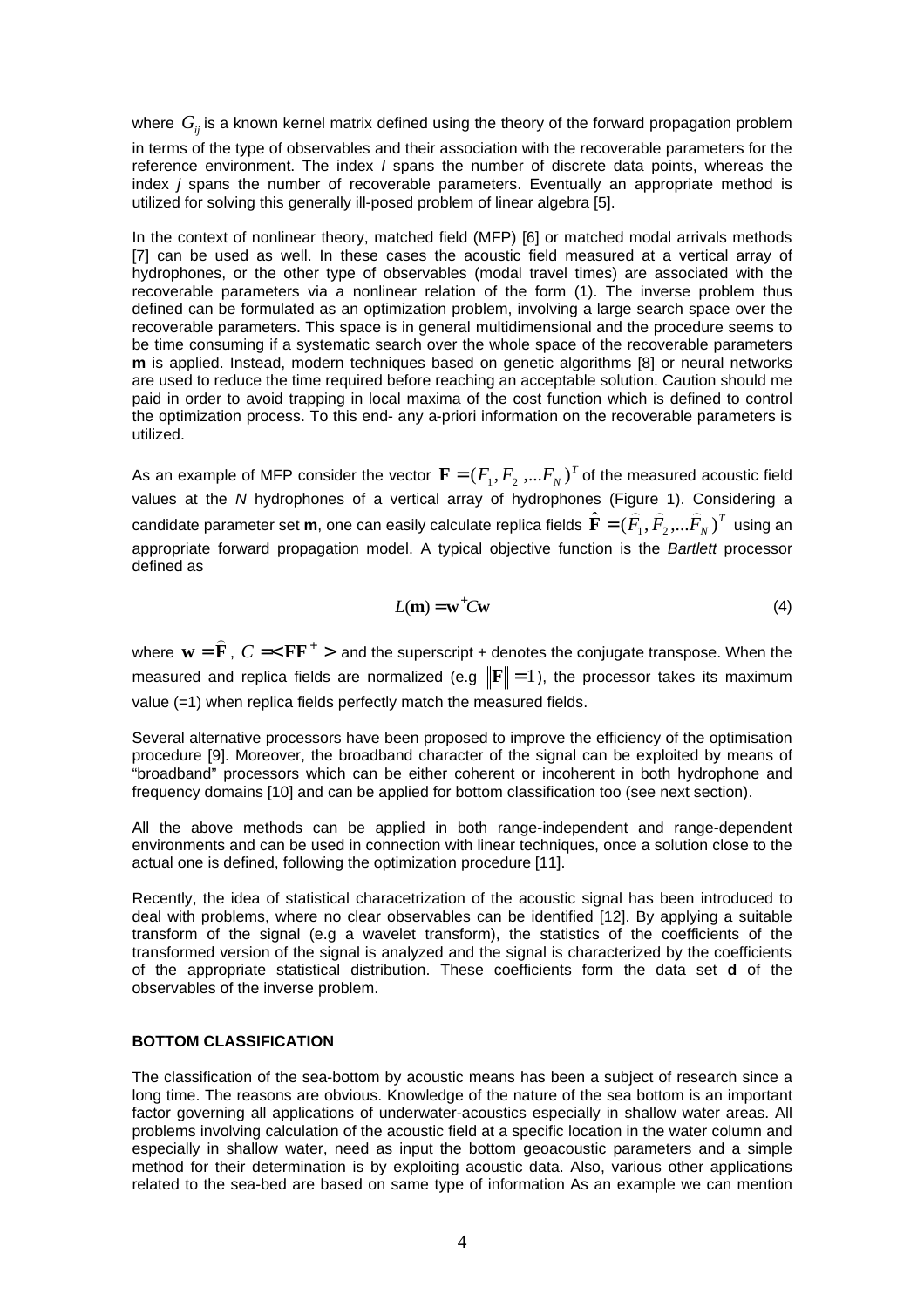problems of identification of objects in the sea-bottom (underwater archaeology for instance) for which the classification of the sea bottom is a pre-request and finally one should not forget that the exploitation of the sea-bottom is by itself a field where the knowledge of the sea-bottom structure is an inherent component.

The methods that have been developed for the acoustic classification of the sea bottom are mainly dictated by the type of the available instrumentation and the progress made in the solution of the forward problem, which is the calculation of the acoustic field in the sea when the environmental parameters that govern the acoustic propagation are known.

The presentation is devoted to a short review of two of the methods developed at the Institute of Applied and Computational Mathematics of FORTH aiming at the creation of a library of algorithms for solving the problem of sea-bed reconstruction that could be applied under various experimental conditions The first method is based on the calculation of the reflected field obtained in short range from an acoustic source at either a horizontal or a vertical array of hydrophones for a certain number of angles of incidence. For this method knowledge of the calibration characteristics of the source is not needed. The method can be mainly applied using sources emitting acoustic energy in the form of a beam having characteristics of plane wave propagation [13,14] (See Figure 2).

The formulation of the associated inverse problem in this case is that of an optimization problem. The bottom geoacoustic parameters of the true environment maximize (or minimize) an appropriate cost function, which is however simpler than the ones presented before [14].

The second method (or rather a set of methods) can be applied when pressure field data are available at long range from a known source at a vertical (or horizontal) array of hydrophones. Thus, these methods are amenable to solving techniques equivalent to them presented in the previous section (methods of ocean acoustic tomography) as they are defined on the same principle [10,15]. The only difference is that the recoverable parameters are referred to the bottom only and they are different in type and significance. Linear techniques are devoted to the recovery of the compressional velocity only (a very restrictive requirement) whereas non-linear techniques being more general can be used for the recovery of the bottom and water parameters simultaneously, as there is no restriction on the type of the model parameters [7].

# **SOURCE LOCALIZATION**

In many applications of marine environment monitoring it is necessary to know exactly the location of the sound source. There are several techniques to deal with this problem, including the matched-field processing technique presented in the corresponding section [16]. For shallow water environment, the technological needs for the creation of a vertical array of hydrophones are less important and thus it is possible to obtain specific characteristics of the acoustic field such as the modal structure. Thus the problem is amenable to techniques exploiting the structure itself.

The method applied at FORTH is based on the application of the matched-mode technique [17, 18]. According to this method, the acoustic field measured at an array of hydrophones at a specific distance is used to extract the propagating modes by a simple procedure based on the solution of a linear system of equations in the complex domain. The modes thus defined, are associated with the source location, which can be retrieved via a matching procedure similar to the one presented in the ocean acoustic tomography section. The procedure involves the definition of a cost function which is minimized (or maximized) when the candidate source location coincide with the true one in exactly the same way as in the case of matched-field processing.

Applications of source localization are envisaged in different areas including the monitoring of the marine mammals (dolphins, whales etc.).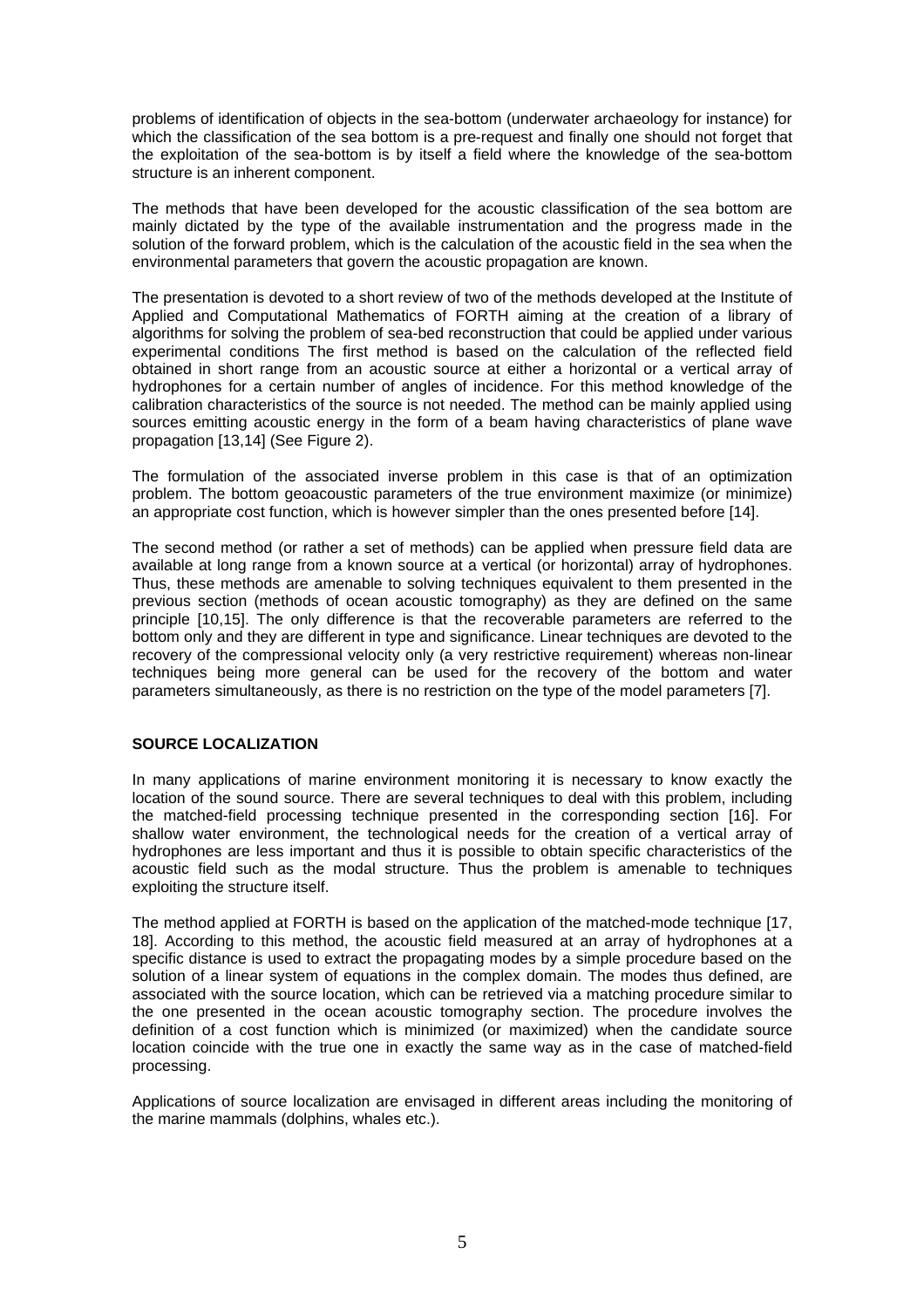

Figure 2: A typical layout of an experiment aiming at bottom classification. The inversion procedure makes use of the measurements of the acoustic field at the horizontal array of hydrophones

## **ACKNOWLEDGMENTS**

The work has been partly supported by the project SOSMER (INTERREG III C- TREND).

## **REFERENCES**

- 1. W. Munk and C. Wunsch, "Ocean acoustic tomography: A scheme for large scale monitoring" Deep Sea Research **26**, pp. 123-161 (1979).
- 2. W. Munk, P. Worcester, and C. Wunsch, *Ocean acoustic tomography*, Cambridge University Press (1995).
- 3. The THETIS Group, "Open-ocean deep convection explored in the Mediterranean" EOS, Transactions, American Geophysical Union **75**, pp.217,219-221 (1994).
- 4. The THETIS-2 Group, "Acoustic observations of heat content across the Mediterranean Sea" Nature **385**, pp 615-617 (1997).
- 5. M.I. Taroudakis and J.S. Papadakis, "Modal inversion schemes for ocean acoustic tomography" Journal of Computational Acoustics **1**, pp 395-421 (1993).
- 6. A. Tolstoy, *Matched Field Processing for Underwater Acoustics,* World Scientific, Singapore, (1993).
- 7. M.I. Taroudakis and M. Markaki, "Tomographic inversions in shallow water, using modal travel time measurements" Acta Acustica united with ACUSTICA **87**, pp 647-658 (2001).
- 8. D.E. Goldberg, *Genetic Algorithms in Search, Optimization and Machine Learning*, Addison-Wesley, Reading MA, (1989).
- 9. M.I. Taroudakis and M.G. Markaki, "Bottom geoacoustic inversion by matched field processing - a sesnsitivity study" Inverse Problems **16**, pp 1679-1692 (2000).
- 10. M.I. Taroudakis and M.G. Markaki, "Bottom geoacoustic inversions by "broadband" matched field processing" Journal of Computational Acoustics **6**, pp 167-183 (1998).
- 11. M.I. Taroudakis and M.G. Markaki, "On the use of matched-field processing and hybrid algorithms for vertical slice tomography" Journal of the Acoustical Society of America **102**, pp 885-895 (1997).
- 12. M.I. Taroudakis, G. Tzagkarakis and P. Tsakalidis "Classification of acoustic signals using the statistics of the 1-D wavelet transform coefficients" Journal of the Acoustical Society of America **119**, pp 1396-1405 (2006).
- 13. L. Bjørnø, J.S. Papadakis, P.J. Papadakis, J. Sageloli, J-P. Sessarego, S. Sun and M.I. Taroudakis, "Identification of seabed data from acoustic reflections: Theory and experiment" Acta Acustica **2**, pp. 359-374 (1994).
- 14. P.J. Papadakis, L. Bjørnø, J-P Sessarego and M.I. Taroudakis, "A non-linear inversion method for recovering the properties of a multi-layered elastic bottom" Acta Acustica united with ACUSTICA **89**, pp 614-624 (2003).
- 15. M.I. Taroudakis, "Identifying modal arrivals in shallow water for bottom geoacoustic inversions" Journal of Computational Acoustics **8**, pp 307-324 (2000).